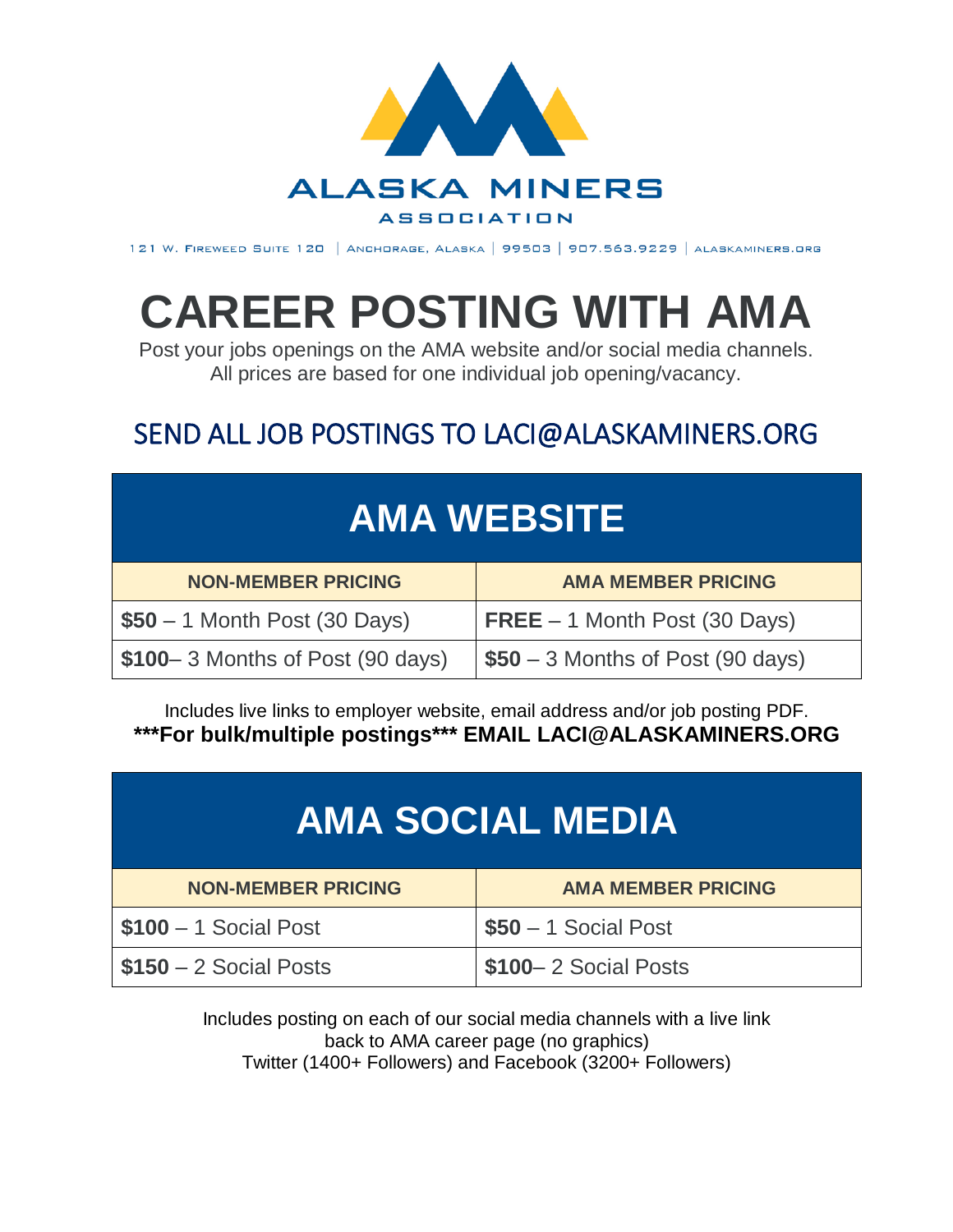

121 W. FIREWEED SUITE 120 | ANCHORAGE, ALASKA | 99503 | 907.563.9229 | ALASKAMINERS.ORG

### **AMA SOCIAL MEDIA + GRAPHICS**

| <b>NON-MEMBER PRICING</b>            | <b>AMA MEMBER PRICING</b>                                                   |
|--------------------------------------|-----------------------------------------------------------------------------|
| \$150 - General Job opening Graphic  | $$100 - Basic Job opening Graphic + 1$                                      |
| + 1 Social Media Post                | <b>Social Media Post</b>                                                    |
| \$175 - Simple Job opening Graphic + | \$125 - Simple Job opening Graphic +                                        |
| 1 Social Media Post                  | 1 Social Media Post                                                         |
|                                      | \$200 - Complex Job opening Graphic   \$150 - Complex Job opening Graphic + |
| + 1 Social Media Post                | 1 Social Media Post                                                         |

#### **GRAPHIC EXAMPLES**

#### **GENERAL:**



**COMPLEX:** Multiple components, creative design elements, a few conversations to refine ideas.



**SIMPLE:** A solid background, simple image (company logo) and job opening title with other information.